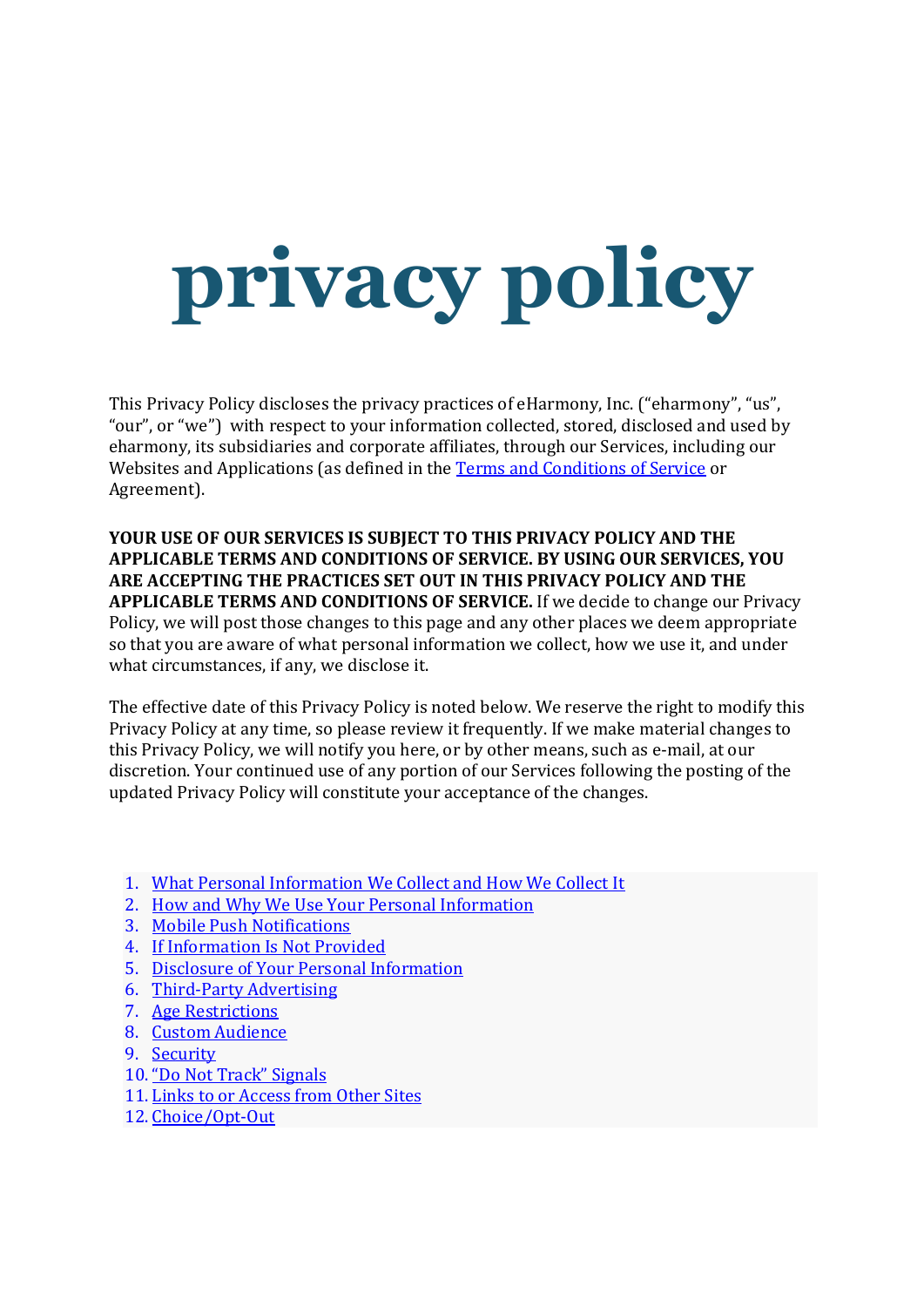- 13. Updating / Deleting Your Personal Information
- 14. Retention and Storage of Your Personal Information
- 15. Contacting Us
- 16. Dispute Resolution
- 17. Residents of California California Privacy Policy
- 18. Effective Date

## 1. What Personal Information We Collect and How We Collect It

In order to provide our Services, we collect information about you that, alone or in combination with other information, can be used to identify you as an individual ("personal information"). What personal information we collect and process depends on how and why you interact with us

Personal Information You Provide. When you register for an account or subscribe to any of our Services, we collect a variety of information about you, including your contact information such as your name, email address, contact number, mailing address, date of birth, dating preferences, etc. When you sign up for our Services, you may provide us with answers to our proprietary questionnaire (our Compatibility Quiz), which we use to build a personality profile for you and to match you with other compatible singles. You may also choose to provide us with your photo(s), which may contain personal information. By providing us photo(s), you agree that we may make them available to your matches and users of eharmony's Services. We may also collect your name, contact information (such as your email), and a copy of your correspondences with us, if you contact us. If you are a Premium Member, you will also be able to communicate with your matches via video chat in selected countries. If you use the video chat feature, you acknowledge and agree that the matches with whom you choose to video chat will have access to video of you. Furthermore, eharmony uses a third-party service provider to enable the video chat feature, and you agree that eharmony will transfer your IP address and profile ID to this service provider strictly for the purpose of providing the service. To process purchases, we may require your name, address, phone number, email address and payment information, including but not necessarily limited to credit or debit card information and associated account information. If you would like us to delete such payment information from our systems, you may contact us as described under the "Contacting Us" section below. For subscribers of the Australian Service: All subscription fees and other payments which are directly collected by eharmony for our Australian Service are processed by our Australian subsidiary, eHarmony Australia Pty Ltd (ABN 35 143 539 655).

Sensitive Information. During the registration process and while updating your profile, you may provide us with personal information that is considered "sensitive" in your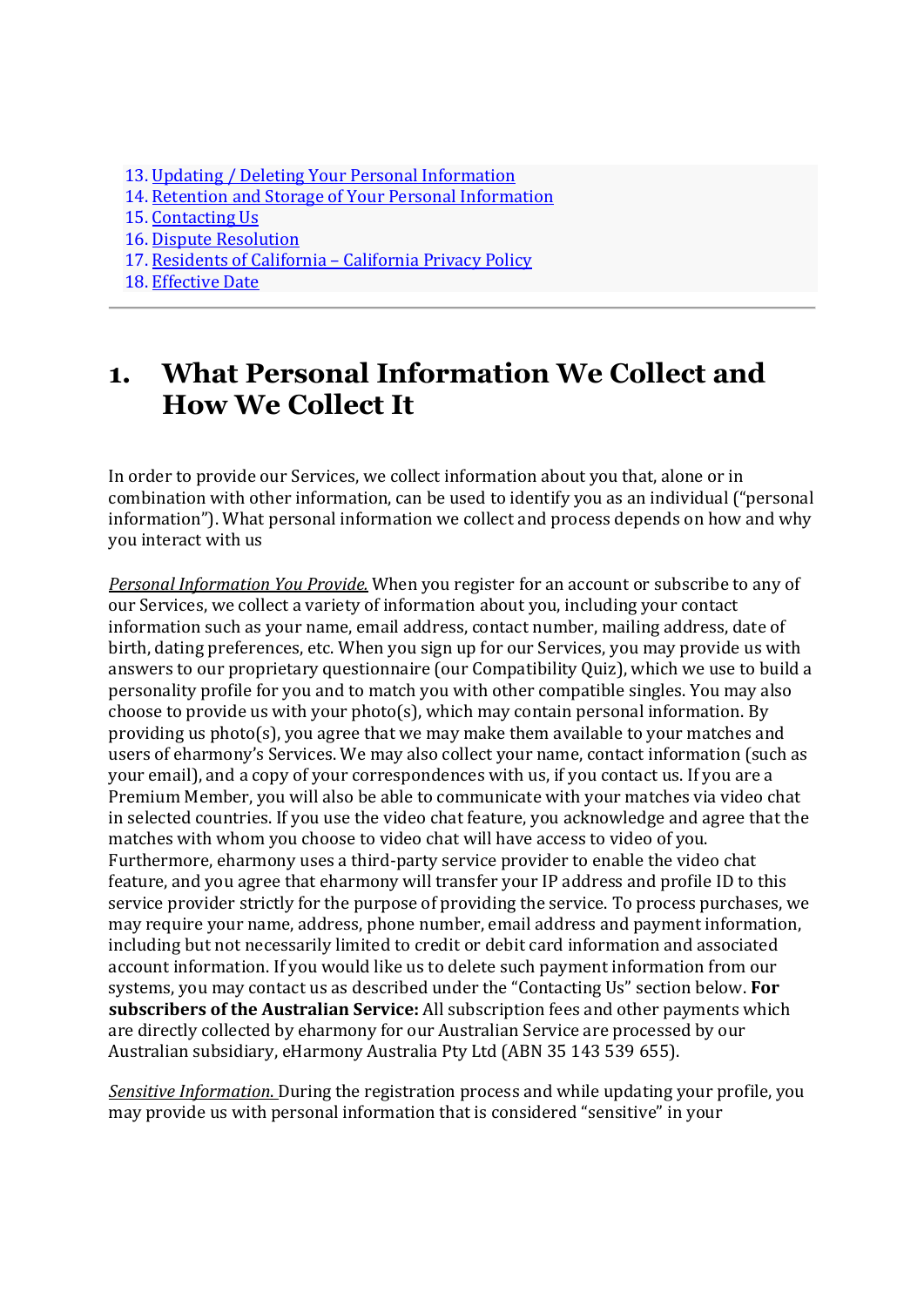jurisdiction, including but not limited to, religious beliefs, ethnicity and political views. This information is only used by us to provide the services to you. By providing this information, you agree to eharmony's storing, processing, and use of such data for the purposes stated above. You may change or update your information by accessing your profile at any time or select the "prefer not to specify" option in response to any questions requesting such information.

Surveys. We may periodically conduct voluntary member surveys. We encourage our members to participate in such surveys because they provide us with important information regarding the improvement of our Services. You may also volunteer for certain surveys that we may offer to our users, and any additional rules regarding the conduct of such surveys will be disclosed to you prior to your participation. We do not link the survey responses to any personal information, and all responses are anonymous.

Personal Information We Automatically Collect. When you access or use our Services, we automatically collect information about how you access and use our Websites and Services. The information we collect includes your IP address, browser type, Internet service provider (ISP), referring/exit pages, platform type, date/time stamp, and number of clicks. If you use a mobile device to access or download any of our Services, we may also collect device information (such as your mobile device ID, model and manufacturer), operating system, and version information. While this information, taken together, could be considered personal information, we do not use this information to personally identify you. We use this information in the aggregate to analyze trends, administer our Services, prevent fraud, understand how users interact with our Services, and gather demographic information to tailor our visitors' experience on our Services, show them content that we think they might be interested in, and display the content according to their preferences. We do not share this information with third parties.

The technologies we use to automatically collect data from you may include:

1. Cookies & Web Tracking. We use "cookies" to keep track of some types of information while you are accessing or using our Services. Cookies are very small files placed on your computer, and they allow us to count the number of visitors to our Websites and distinguish repeat visitors from new visitors. They also allow us to save user preferences and track user trends. We rely on cookies for the proper operation of our Websites; therefore if your browser is set to reject all cookies, the website will not function properly. Some cookies are automatically erased after the end of the browser session (these are "session cookies"), whereas other cookies are stored for a predetermined amount time or permanently in your browser, before they erase themselves (these are "temporary" or "permanent" cookies).While a cookie may distinguish your device, it will not name you. Almost every website uses cookie technology.

You can find more details about the cookies and pixels that we use for the Websites here and for the Applications here. We have listed the name of each cookie and each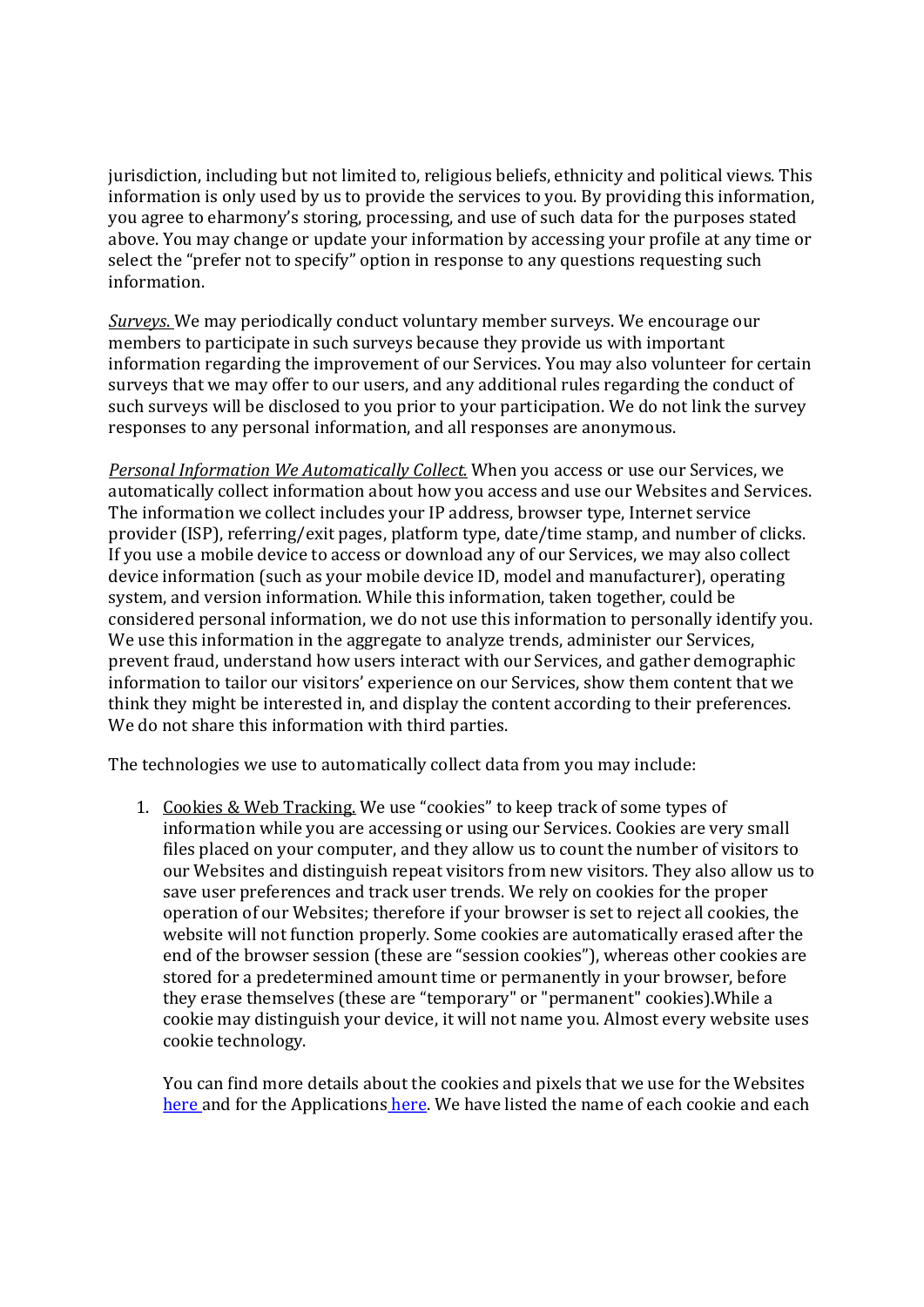other web tracking mechanism, as well as the intended purpose of the cookie or other web tracking mechanism and other important information.

#### What kind of cookies does eharmony use?

#### Strictly necessary cookies

We use certain cookies to make sure that our Websites and our Services are easy, secure and safe to use. Without these cookies, Services that you have asked for (such as secure Websites and Services), would not be possible. This category of cookies includes:

- » Cookies that identify or authenticate our users to ensure that our Service is secure; » Cookies that temporarily store certain user entries ;
- » Cookies that store certain user preferences (such as your language choices).

#### Analytics cookies

We use analytics cookies to record usage data about our users (e.g. which users have visited which of our subpages, etc.) and to evaluate this information statistically.

#### Third Party Advertising Cookies / Third Party Pixel / Third Party Tracking

We also allow third parties to collect our users' data through advertising cookies or pixels placed on our website. These cookies allow us and other third parties to provide you with interest-based advertising that is based on an analysis of your usage behavior (e.g., which banner ads you have clicked on, which subpages you have visited, etc.) on the internet and our Services.

#### How can you deactivate or erase our cookies?

You can deactivate cookies on your device via your browser settings; and you can erase any cookies already stored on your device at any time in your browser. Please note, however, that if you choose to deactivate or remove cookies, doing so may prevent certain features on our Websites from working properly and therefore affect your experience on our Websites. In addition, you may not be able to use all the features of our Service if you deactivate or remove cookies.

For additional information and opt-out instructions for interest-based advertising, please review our Third Party Advertising section below.

2. Web Beacons. "Web beacons" (also known as "clear gifs" and "pixel tags") are small transparent graphic images that are often used in conjunction with cookies in order to further personalize our website for our users and to collect a limited set of information about our visitors. We may also use web beacons in email communications in order to understand the behavior of our customers.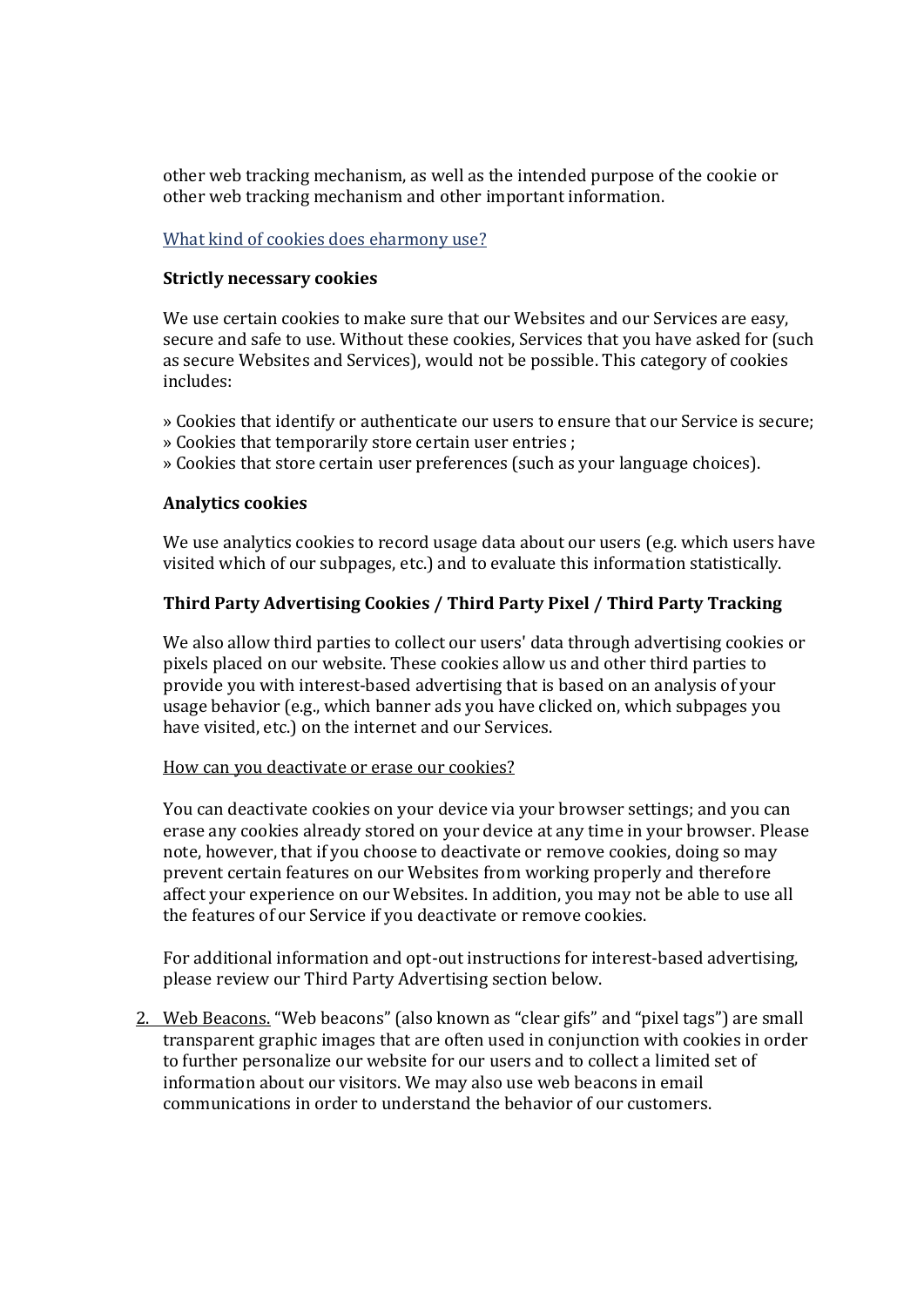- 3. Web Analytics. We collect and use statistical information about your use of our Services to make it more user-friendly, to understand our market share, to conduct other market research and to make sure that we display relevant advertisements for you. To this end, we work with various authorized service providers; and we use analytics tools in our Services. However, these tools will not use your IP address, or (if they do), they will shorten it immediately after collection (which means that it will be less clearly be linked to your device). These tools will also generate user profiles by using analytic cookies or by evaluating log files; however these user profiles will not be linked to your real world information and will not name you.
- 4. Promotional e-mails. Promotional e-mail messages we send you may contain code that enables our database to track your usage of the e-mails, including whether the e-mail was opened and what links (if any) were clicked. If you would rather not receive promotional e-mails from us, please see the section below labeled "Choice/Opt-Out."

Personal Information We Receive from Others. In addition to information you provide us directly, and that we collect automatically, we also may receive personal information from:

- Fraud-detection and credit-reference agencies to correct our records and help prevent and detect fraud;
- Sources that are available to the public, which we might combine with information that we collect from you directly; and
- A family member or someone else acting on your behalf.

We encourage users to refer a friend to our Singles Service by sending us a friend's name and email address. We will send that person a one-time e-mail containing your name and inviting them to visit our site. This e-mail will contain a contact-address to send their request if they want to unsubscribe. We will not keep information about your friend in our database after the email has been sent. If you refer a friend, you agree that you will not abuse this feature by entering names and addresses of those who would not be interested in eharmony's Services. For some of our Services, you may also give gift memberships to your friends, in which case we will use your friends' e-mail address that you provide in order to deliver the gift.

## 2. How and Why We Use Your Personal Information

We use information that we collect about you or that you provide to us, including any personal information, to:

- Provide and secure our Services;
- Establish and manage user accounts, such as your "My Profile";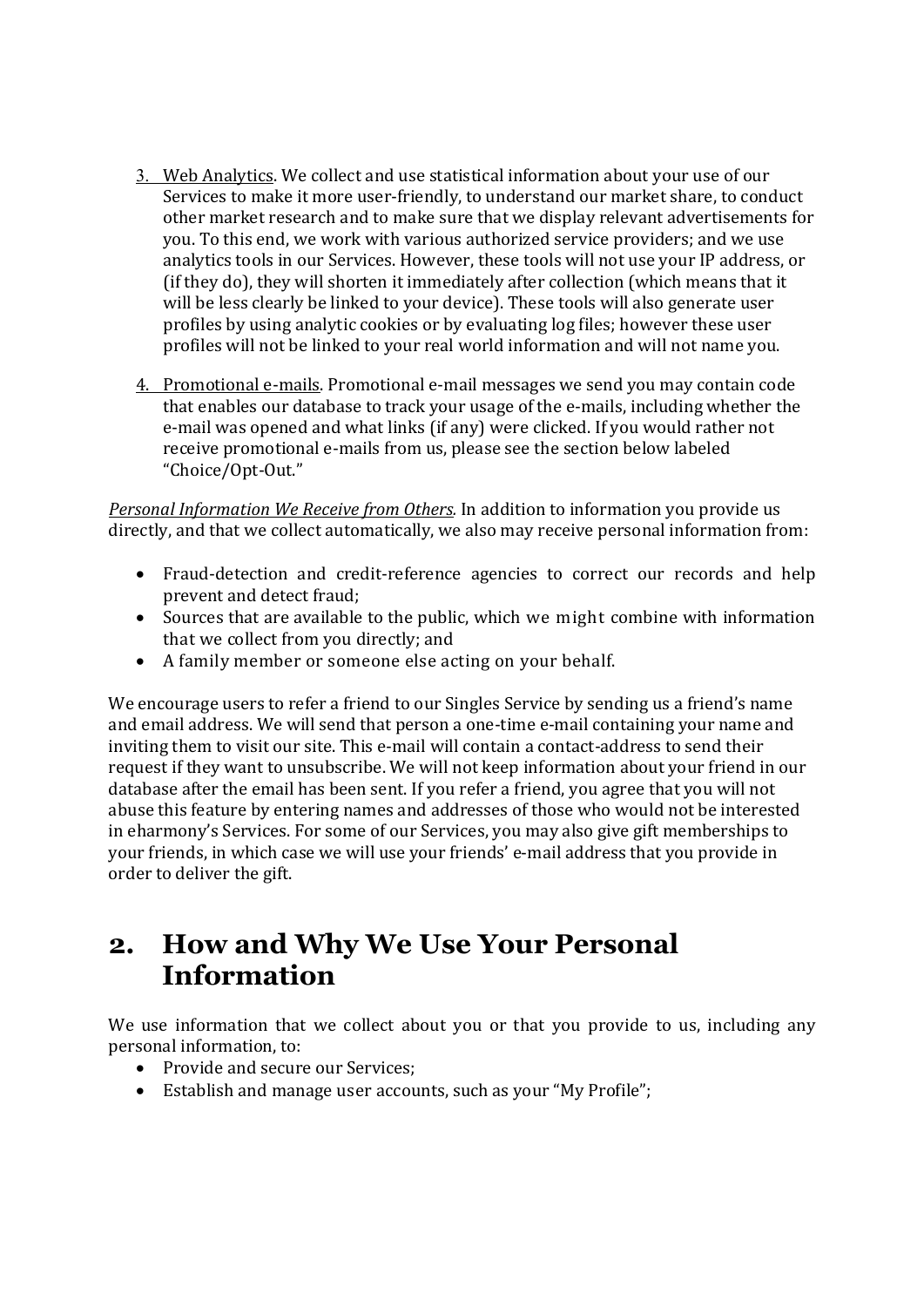- Display the public fields of your profile to your matches, including recent login date, user name, photos, videos, and other profile content;
- Provide customer support, troubleshoot issues, manage our Services, and respond to requests, questions, and comments;
- Process transactions;
- Communicate with you about our Services, including order confirmation, refund and renewal processing, notifying of matches for our Singles Service, Service announcements and administrative messages;
- Communicate with you regarding promotions, including newsletters, new product offerings, special discounts, event notifications, special third-party offers;
- Conduct market and consumer research and trend analyses;
- Enable posting on our blogs, forums, and other public communications;
- Perform accounting, auditing, billing, reconciliation, and collection activities;
- Prevent, detect, identify, investigate, and respond to potential or actual claims, liabilities, prohibited behavior, and criminal activity;
- Comply with and enforce legal requirements, agreements, and policies;
- Achieve purposes for which we provide specific notice at the time of collection; and
- For any other purpose with your consent.

One of the methods we use to communicate with you in connection with eharmony's Services may be by telephone or text message (including to any wireless number you may provide to us). For example, you may sign up for a text messaging service ("SMS Verification") which enables eharmony to verify your phone number via a confirmed text message and display such verification in your public account (as a security measure for your matches' benefit). If you would rather not receive telephone calls or text messages from us, you may change or delete your number from your account preferences page(s), or ask to be removed from our contact list if you receive a call or text message from us. If you want to opt-out of the SMS Verification service, please send us an e-mail at any time. Please note that we or one of our service providers may contact you by telephone in connection with an outstanding and past due balance on your account. Opting out of receiving telephone calls will not opt you out of receiving calls related to an outstanding balance.

In addition to the uses outlined above, by accessing or using our Services, you agree to allow us to anonymously use the information from you and your experiences to continue our research into successful relationships. This research, conducted by psychologists and behavior research scientists, may be published in academic journals. However, all of your responses will be kept anonymous, and no personal information will be published.

# 3. Mobile Push Notifications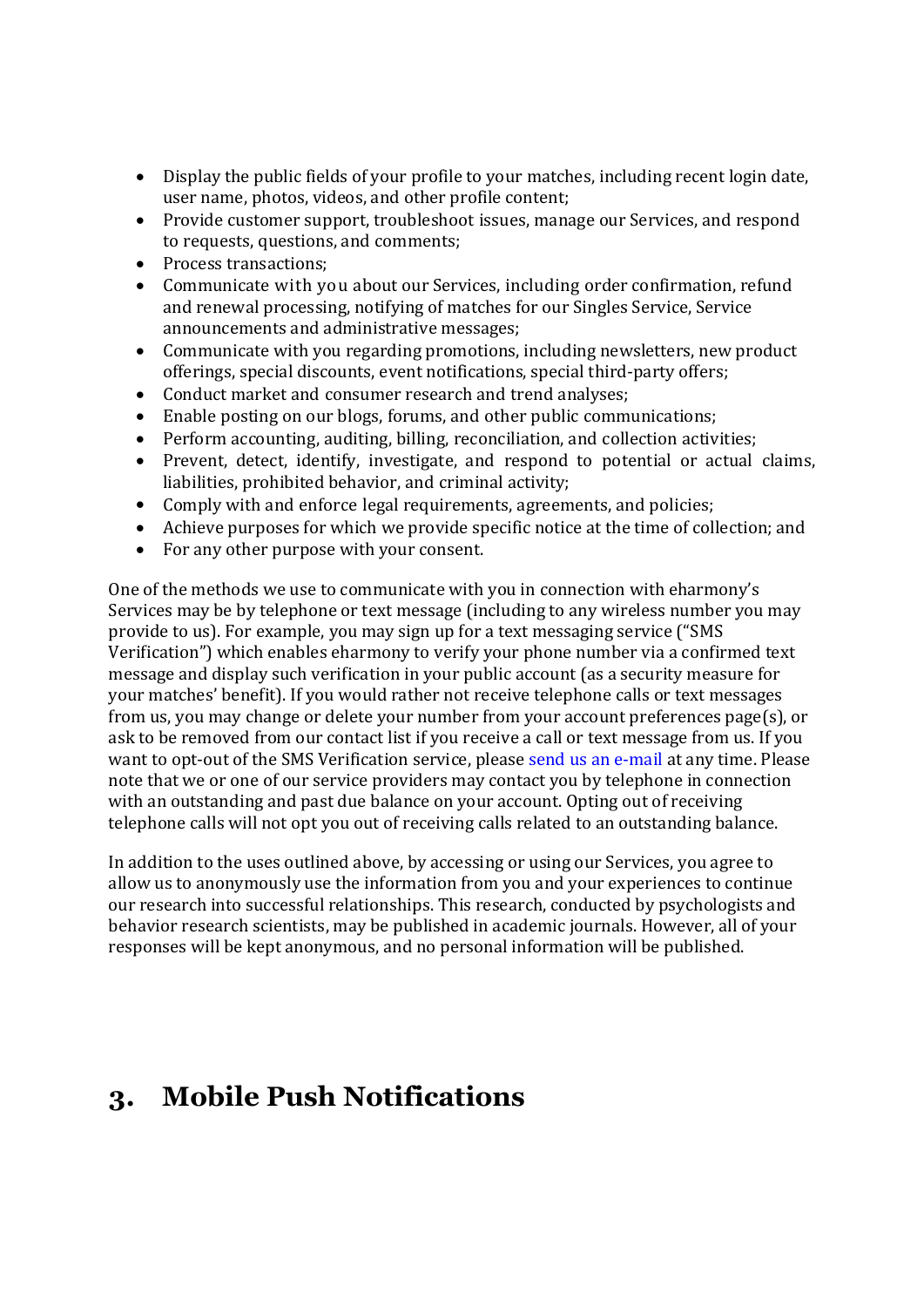We will send you push notifications if you choose to receive them for purposes of receiving notice of matches for our Singles Service, letting you know when someone has sent you a message, or for other Service-related matters. If you wish to opt-out from receiving these types of communications you may turn them off at the device level.

# 4. If Information is Not Provided

If you do not provide us with the personal information we request, this may limit our ability to fulfil the applicable purpose for collection and the Services we are able to provide you. For example, we may not be able to consider or process your payment, match you with other users or provide a particular service you have requested.

# 5. Disclosure of Your Personal Information

In general. We may share personal information we collect:

- With current and future organizations that are part of our network of organizations for the purposes described in this Privacy Policy, including with your consent;
- With affiliated and unaffiliated service providers who help us perform and deliver our Services, subject to confidentiality agreements, including: customer care agents; technology assistants; service fulfillment; form processing; website management and hosting; information technology and security; email and newsletter delivery; advertisement partners and corporate sponsors; auditing; collection agencies; and credit card processing;
- With the appropriate authorities if we believe disclosure is necessary and appropriate to prevent physical, financial, or other harm, injury, or loss, including to protect against fraud or credit risk;
- With legal, governmental, or judicial authorities as instructed or required by those authorities and applicable laws, or in relation to a legal activity, such as in response to a subpoena or investigation of suspected illicit or illegal activities, or where we believe in good faith that users may be engaged in illicit or illegal activities, or where we are bound by contract or law to enable a network partner to comply with applicable laws;
- With necessary third parties in connection with, or during negotiations for, an acquisition, merger, asset sale, or other similar business transfer that involves all or substantially all of our assets or functions where personal information is transferred or shared as part of the business assets;
- With your consent or at your direction, such as when you choose to share information or publicly post content and reviews (for example, social media posts); and
- With persons of your choosing and at your discretion, should the Services you are subscribed to allow that functionality.

#### In addition, eharmony may disclose personal information as follows.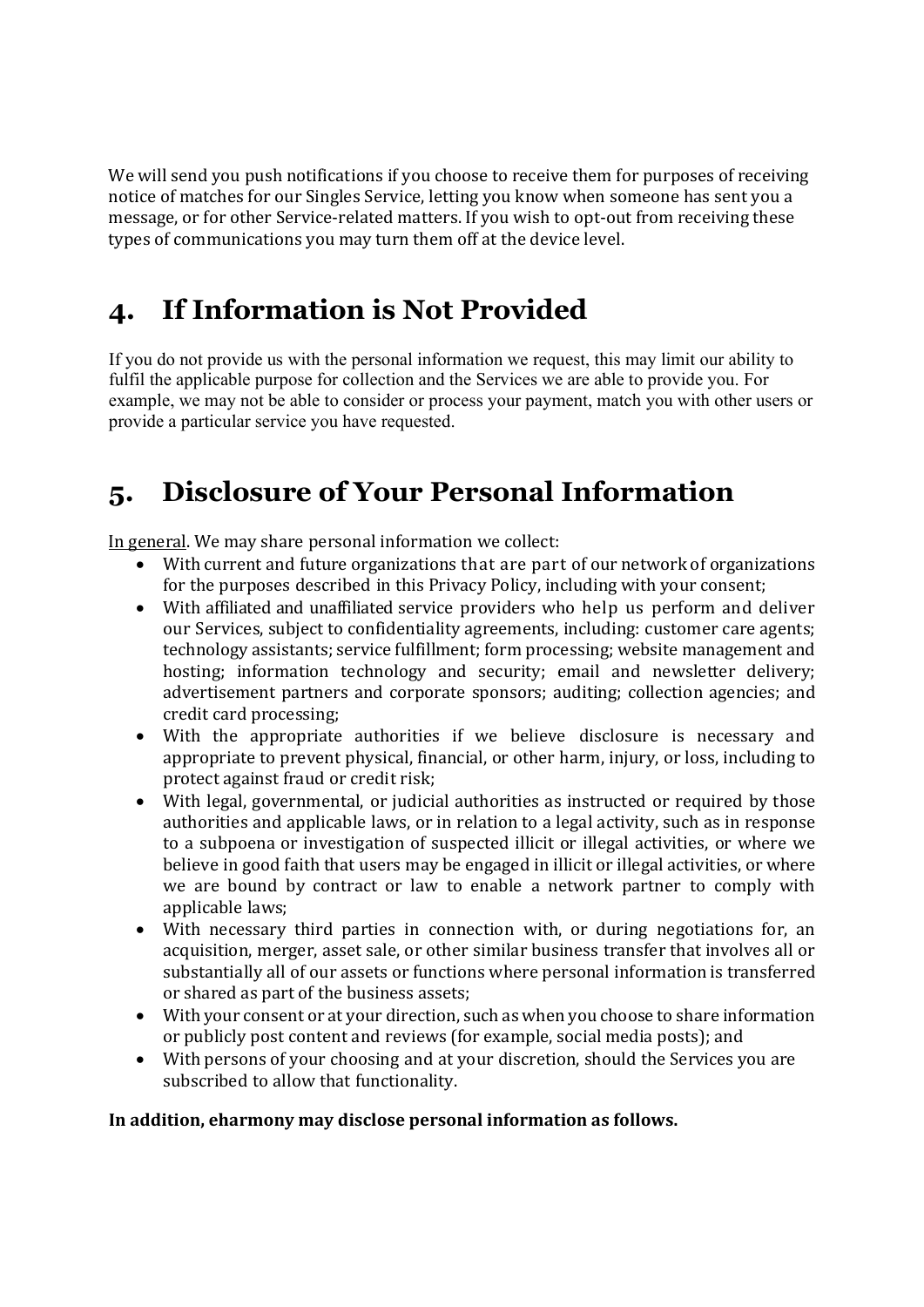- To Your Matches. As an integral part of providing the eharmony Service, we will disclose your profile information (including, but not limited to, last login date, whether you are currently online, your compatibility score) to your matches. Photos and other profile information posted by you will be available to subscribers that are matched with you. We never share your contact information with your matches.
- To Comply with Valid Legal Requests. You acknowledge and agree that we may disclose information you provide if required to do so by law, or if we, in our sole discretion, believe that disclosure is reasonable to (1) comply with the law, requests or orders from law enforcement, or any legal process (whether or not such disclosure is required by applicable law); (2) protect or defend eharmony's, or a third party's, rights or property; or (3) protect someone's health or safety, such as when harm or violence against any person (including you) is threatened.
- To Protect Abuse Victims. Notwithstanding any other provision of this Privacy Policy or our Terms and Conditions of Service, we reserve the right, but have no obligation, to disclose any information that you submit to the Services, if in our sole opinion, we suspect or have reason to suspect, that the information involves a party who may be the victim of abuse in any form. Abuse may include, without limitation, elder abuse, child abuse, spousal abuse, neglect, or domestic violence. Information may be disclosed to authorities that we, in our sole discretion, deem appropriate to handle such disclosure. Appropriate authorities may include, without limitation, law enforcement agencies, child protection agencies, or court officials. You hereby acknowledge and agree that we are permitted to make such disclosure.
- To Trusted Third Parties By Us. We may share your information with third parties, but not in a manner that would reveal your identity. We may share your personal information, sometimes in conjunction with non-identifying information, with service providers that may be associated with us to perform functions on our behalf. For example, outsourced customer care agents or technology assistants may need access to your information to perform services for you. Your information will be treated as private and confidential by such service providers and not used for any other purpose than we authorize.
- To Transfer As a Result of Sale of Business. As we develop our business, we may buy or sell assets and, depending on the transaction, your personal information may be one of the transferred assets. In the event that we are acquired by another company, your personal information may be part of the assets transferred to the acquiring party. If this occurs, you will be notified if there are any material changes to the way your personal information is collected or used.
- To other Locales. We process all information, including your personal information, via our servers and networks located in the United States and Germany. Additionally, some of our service providers may be located in other jurisdictions. By using our services and expressly assenting to this privacy policy, you have consented to the transfer of your personal information solely for the purpose of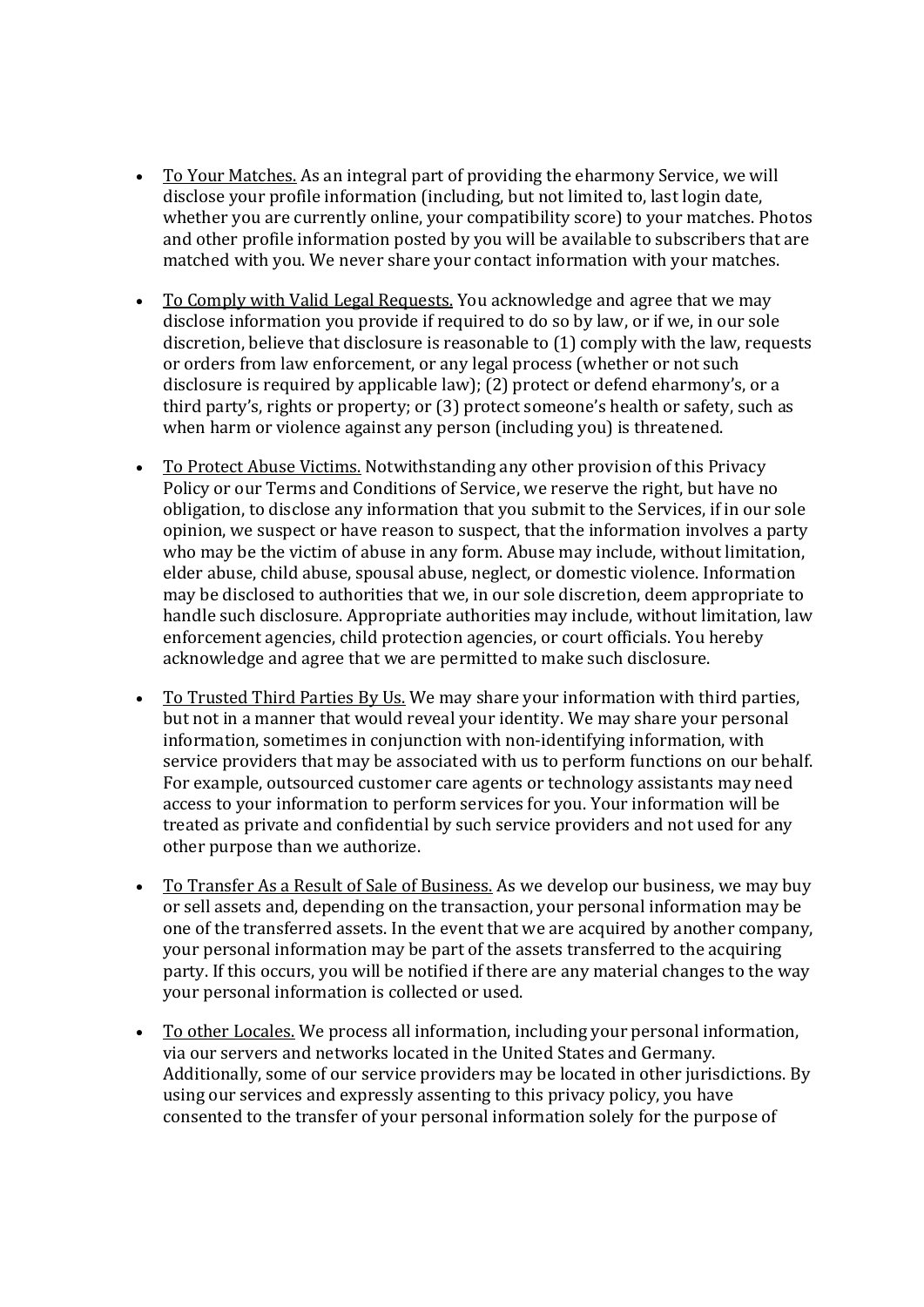providing you the Services for which you have registered or to which you have subscribed. We take all reasonable steps to ensure that all overseas recipients will not hold, use or disclose your personal information inconsistently with applicable law.

# 6. Third-Party Advertising

We may use third-party advertising agencies or other service providers to serve ads on our website on behalf of eharmony. These companies may employ cookies or pixels to measure advertising effectiveness. Any information that these third parties collect via cookies and pixels is anonymous. Some of these third-party advertising agencies may be members of the Digital Advertising Alliance , which offers you the option to opt out of ad targeting from its member agencies by following the procedures listed here or for applications, access the AppChoices website here.

We will only share your information with third parties in the ways defined in this Privacy Policy.

## 7. Age Restrictions

We only accept registrations to our Services from users who are 18 years or older (or the age of majority in applicable jurisdictions), and any information we may receive from users we believe to be under the age of 18 will be purged from our database. If you believe that we may have collected any such personal information through our Services, please notify us as specified below.

## 8. Custom Audience

We may also use services provided by third-party platforms (such as social networking and other websites) to serve targeted advertisements on such platforms to you or others, and we may provide a hashed version of your email address or other information to the platform provider for such purposes. To opt-out of the use of your information for such purposes, please email us at support@eharmony.com.

## 9. Security

We store information in a combination of electronic storage facilities, paper-based files and other records. While we cannot guarantee your personal information is completely secure at all times, we have administrative, organizational, technical, and physical security measures in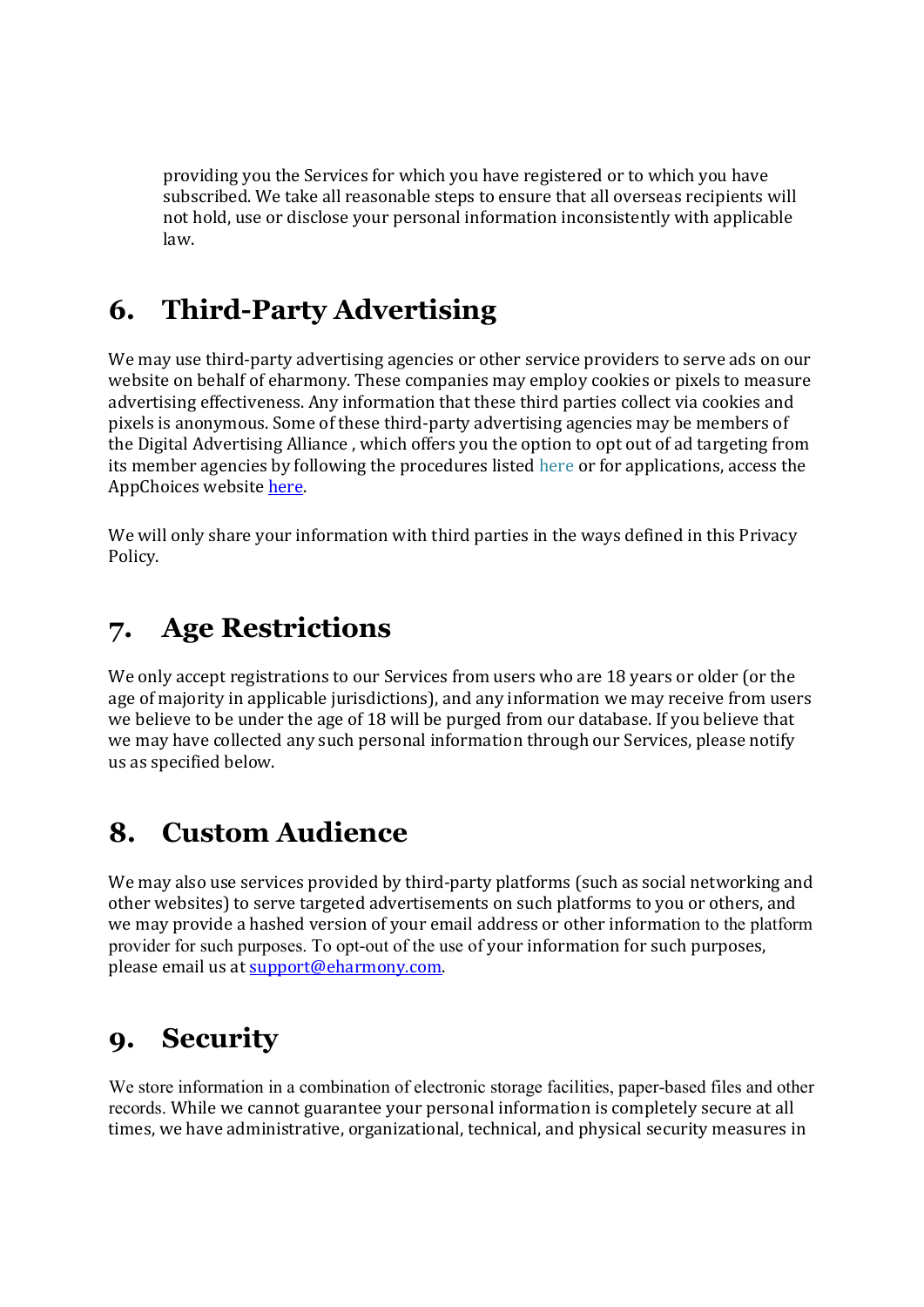place to help protect against the loss, misuse and alteration of the information collected and processed. These measures include the use of firewalls, digital certificates, Security Socket Layer (SSL) and encryption technology during credit card transactions and administrative access to site data, as well as other proprietary security measures which are applied to all repositories and transfers of user information.

## 10. "Do Not Track" Signals

We do not process or respond to web browsers "do not track" signals or other similar transmissions that indicate a request to disable online tracking of users who use or visit our Websites. You may, however, disable certain tracking as discussed above (e.g., by disabling cookies). Please consult the "Help" section of your internet browser for more information.

# 11. Links to or Access from Other Sites

You may be able to access your account or content of your account from third party websites, such as social networking sites (e.g., Facebook), by way of various applications. These services will authenticate your identity and provide you with the option to share certain personal information with us such as your name and email address to pre-populate our registration form. The privacy policies and practices of such sites in connection with information you disclose on such sites may differ from the practices of eharmony as set forth in this Privacy Policy. We are not responsible for the privacy policies or practices or the content of any other websites that may provide access to, or be linked to or from, our Services, including that of any social networking sites. Please be aware that, should you choose to use the Facebook or Apple login feature for your eharmony account, you should not permit other persons to use your Facebook or Apple accounts or give other persons your login information for those websites. (See also Terms & Conditions, Section 2(e) ("Exclusive Use").)

# 12. Choice/Opt-Out

You may use the following options for removing your information from our e-mail database if you wish to opt out of receiving promotional emails.

- 1. Click on the "unsubscribe" link on the bottom of the e-mail;
- 2. Send mail to the following postal address letting us know which promotional e-mails you wish to opt-out of: eHarmony, Inc.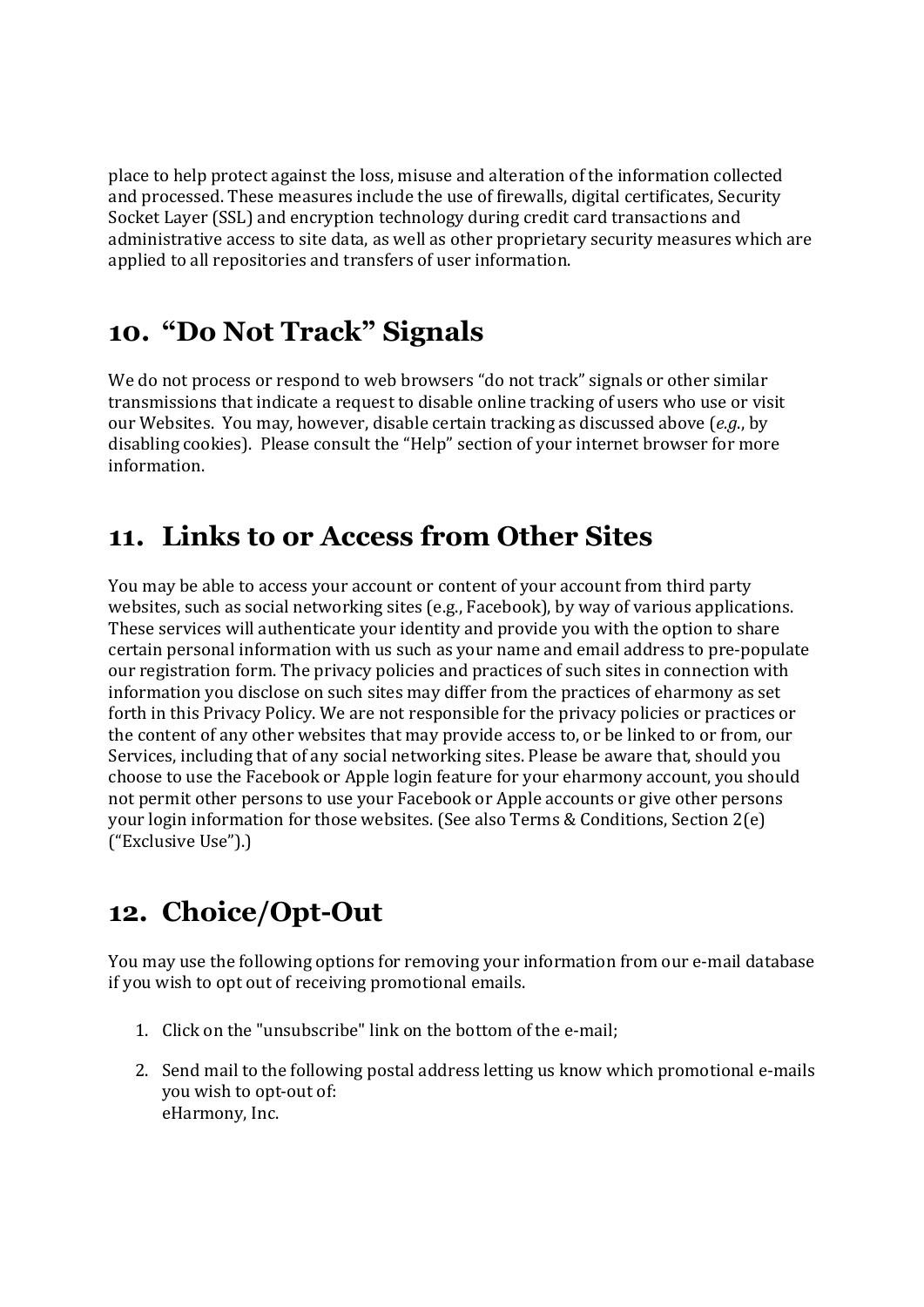P.O. Box 241810 Los Angeles, CA 90024 USA

- 3. For the eharmony Singles Service, select our Help link from your account home page and search our FAQ's to find the answer you are looking for, or send us an e-mail and our Customer Care agents will be happy to assist you; or
- 4. For any Services that allow you to control which e-mails you receive, go to the Notifications page, and uncheck the undesired promotions.

## 13. Updating / Deleting Your Personal Information

eharmony provides users the following options to access, change, correct, update or delete information previously submitted to us.

- 1. Certain information (such as match settings, billing account/ payment method, and email address updates) may be updated by logging in to your account and updating directly.
- 2. eharmony requires that some personal information updates (such as date of birth changes) be processed by our customer care group for verification purposes and to protect other members. In order to make such personal information updates, please contact Customer Care at this link for further assistance.
- 3. To request deletion of your personal account information, please access our FAQ's and follow the process under the relevant account deletion FAQ. Requests for personal information deletion will be processed promptly.

## 14. Retention and Storage of Your Personal Information

We retain your personal information for as long as necessary to fulfill the purpose(s) for which it was collected and to comply with applicable laws, and your consent to such purpose(s) remains valid after termination of your relationship with us. Except for information required for accounting or record-keeping purposes, we will automatically delete your personal information after 24 months of inactivity in a Basic Membership (as defined in the Agreement) unless we have a valid reason to retain such information.

Your personal information may be processed and stored outside of the jurisdiction or country in which you reside by us, an affiliate or an unaffiliated service provider for the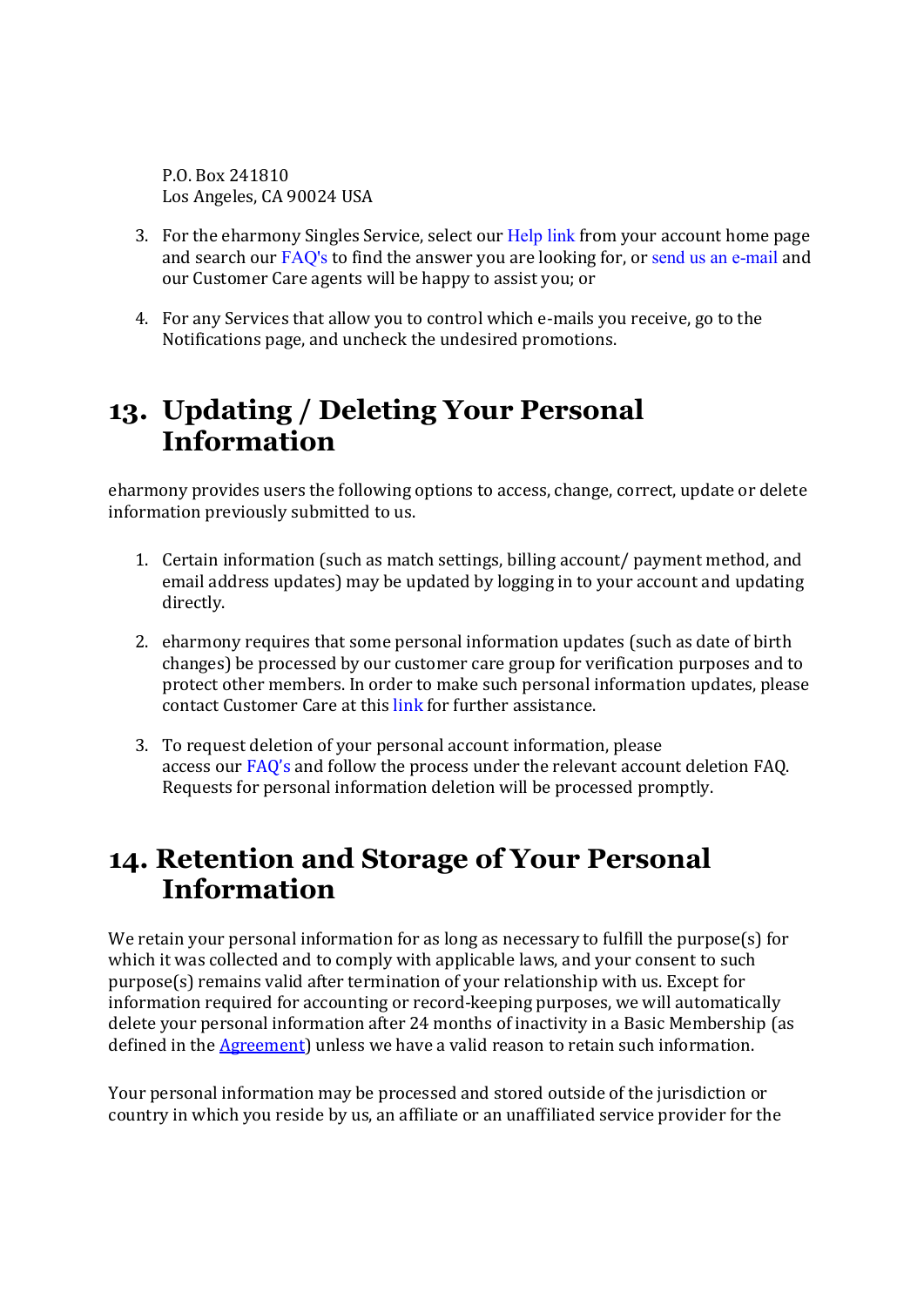purposes set out in this Privacy Policy and, under the laws of these other jurisdictions, in certain circumstances foreign courts, law enforcement agencies or regulatory agencies may be entitled to access your personal information.

## 15. Contacting Us

If you have any questions about this Privacy Policy or our privacy practices, you can contact us by writing to:

eHarmony, Inc. P.O. Box 241810 Los Angeles, CA 90024 USA

Or you can reach us by email at: *privacy@eharmony.com.* 

## 16. Dispute Resolution

If you have an unresolved privacy or data use concern that we have not addressed satisfactorily, please contact us at the address or email address listed above.

## 17. Residents of California- California Privacy **Policy**

This Section 17 of this Privacy Policy is applicable only to California residents and is effective as of January 1, 2020.

In addition to the information provided below, you can find an exhaustive list here of the categories of personal information eharmony has collected, used and/or disclosed in the last 12 months and the business or commercial purposes for which such information was collected.

#### California Consumer Rights

Effective January 1, 2020, under the California Consumer Privacy Act ("CCPA"), California residents have the right to know what categories of personal information we generally collect, use, disclose, and/or sell about them within the past 12 months. California residents have the right to know where that information came from, the business or commercial purposes for the collection, and the categories of third parties with and/or to whom that information was shared and/or sold within the past 12 months. Throughout this Privacy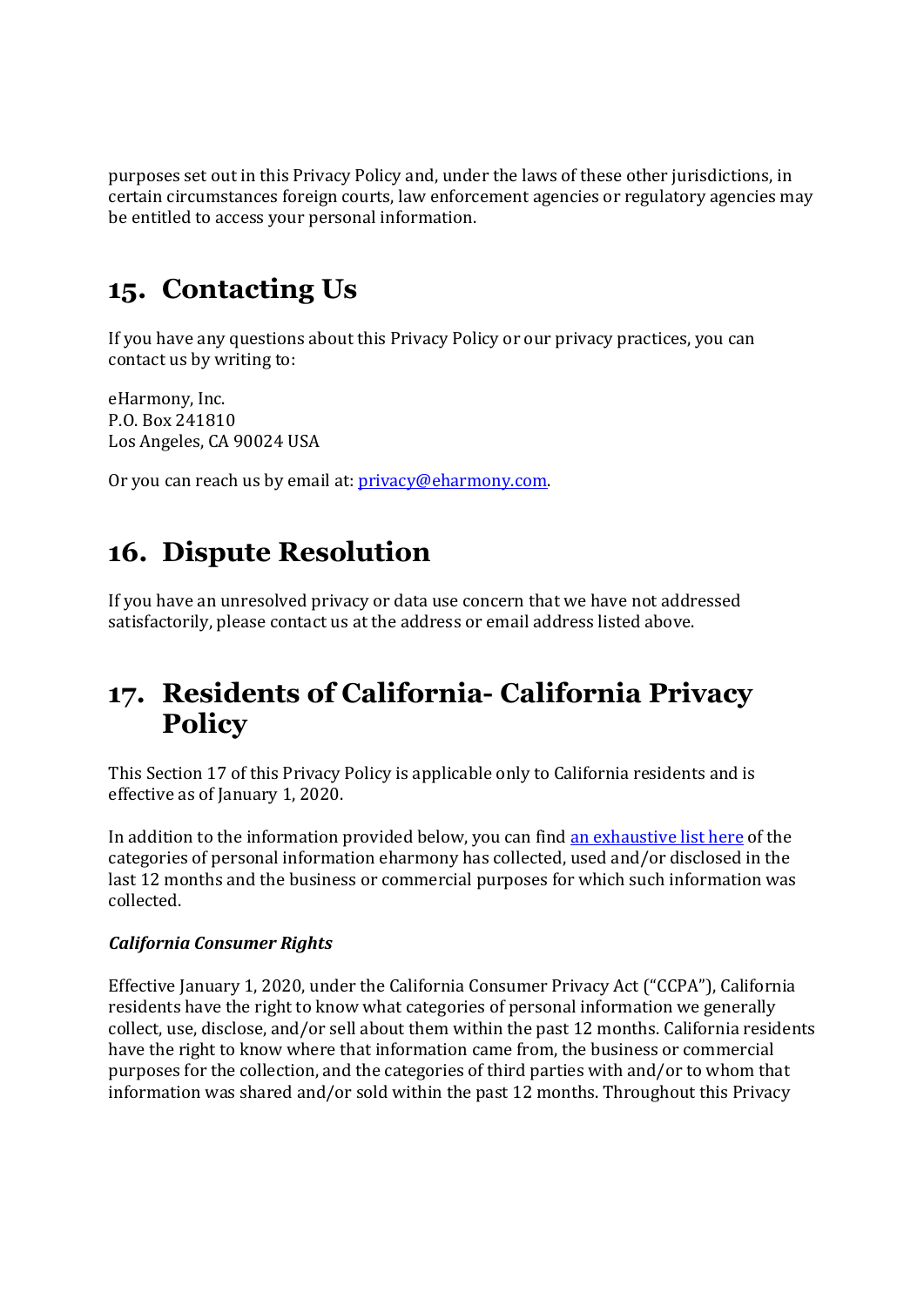Policy, and specifically in this section, we have set out eharmony's policies and processes as it relates to the collection, use and disclosure of your personal information.

California residents also have the right to request access to that information on an individual level, to remove their personal information in accordance with applicable laws.

Consumers who have a visual disability may be able to use a screen reader or other text-tospeech or text-to-Braille tool to review the contents of this notice.

#### Data Access Request

If you are a California consumer and you would like to submit a request to exercise your right to know what personal information eharmony has collected, used or disclosed to third parties in the 12 month period prior to your request, you can make a request by: (i) clicking on this link, signing in to your account on the linked webpage, and following the instructions to request a copy of your personal information, (ii) filling out the online Customer Care form available at this link, or (iii) sending us a request by mail to this address: eHarmony Inc., P.O. Box 241810, Los Angeles, CA 90024, Attn: CCPA Request to know. Please specify in your request the details you would like to know, including any specific pieces of personal information you would like to access.

Please note that your right to know can be exercised without justification and free of charge. However, we may request a fee, notably when requests are unfounded, excessive or have a repetitive character. We are not required to provide access to personal information more than twice in 12 months.

#### Data Deletion Request

If you are a California consumer and a Basic member (as defined in our Terms and Conditions) and you would like to exercise your personal data deletion rights, you can log into your account on our website, select Data & Settings, Profile Visibility and click "here" or click directly on this link to delete your profile and the data contained in your profile. Please note that this deletion on your own is only possible on our website and not in our apps. If you cannot log in on our Website, you need to submit a data deletion request as described below.

If you are a California consumer and a **Premium member** (as defined in our Terms and Conditions) and you would like to exercise your personal data deletion rights, you need to submit a data deletion request as described below.

To submit a data deletion request, you can fill out the online form available at this link, or send us a request by mail to this address: eHarmony, Inc., P.O. Box 241810, Los Angeles, CA 90024, Attn: CCPA Request for deletion.

Please note that your right to deletion can be exercised without justification and free of charge. However, we may request a fee, notably when requests are unfounded, excessive or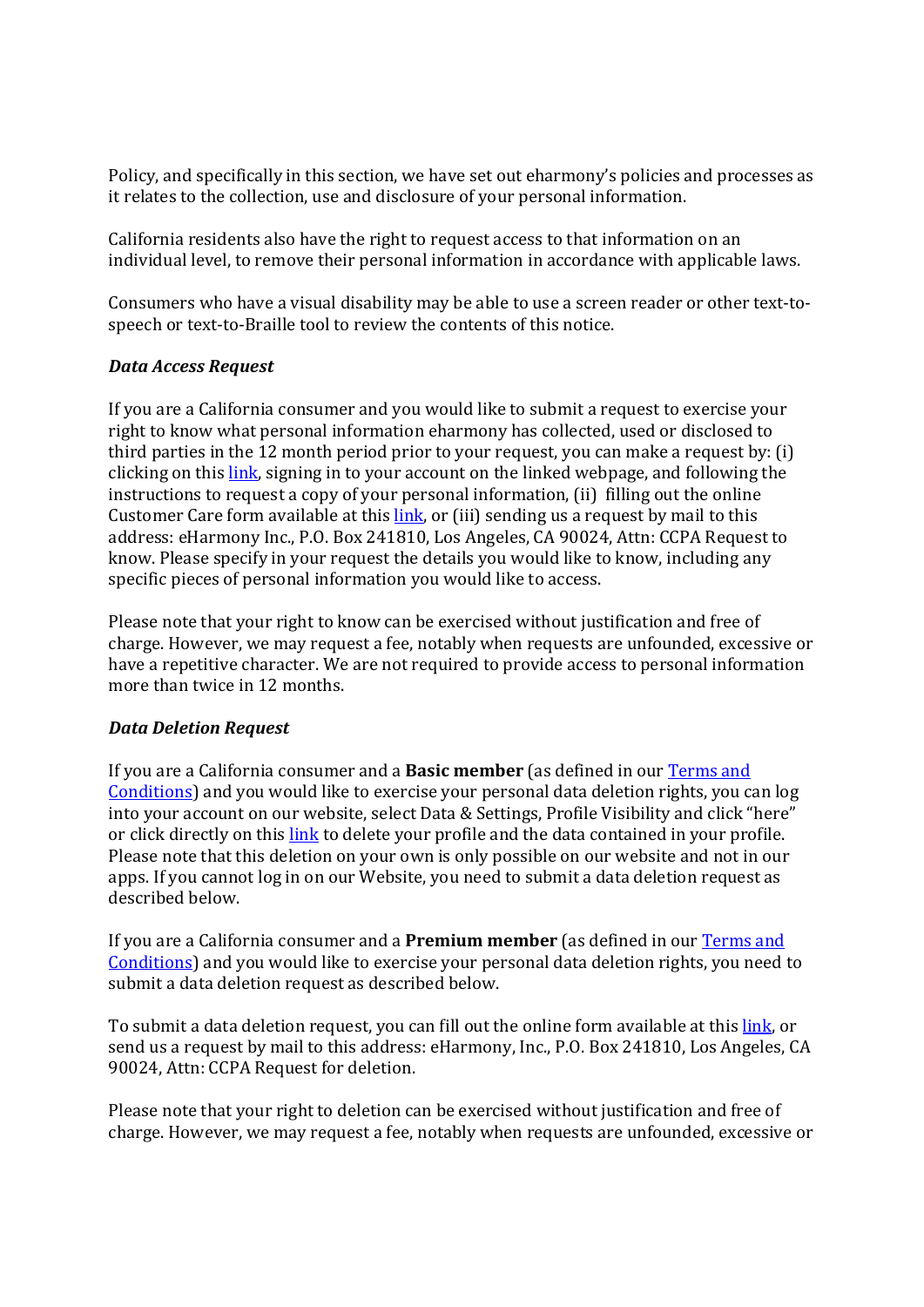have a repetitive character. We are not required to comply with your request to deletion in the following circumstances: (i) to perform our contract with you, (ii) to detect security incidents, protect against malicious, deceptive, fraudulent, or illegal activity, or prosecute those responsible for the activity, (iii) to debug to identify and repair errors that impair existing intended functionality, and/or (iv) to comply with our obligation to maintain records of consumer requests made pursuant to the CCPA. Verification Process

To protect your privacy, we must first verify your identity before we can respond to and process your request for access to specific data or to delete data. To do that and if you are a Basic or Premium member, please login and send us your request through one of the contact links above that we can easily identify you. If you maintain your eharmony account with a unique eharmony email/password combination (rather than Facebook or Apple login), you may be asked to re-input your login credentials as an additional verification step. If you maintain your eharmony account through Facebook or Apple login, then you may be asked to verify your identity by providing certain information, including but not necessarily limited to: your profile ID or email address associated with your account, and your service password (that is not your personal password), date of birth, or zip/postal code associated with your account.

If you request your data through the customer care form, we will request certain account information to verify your identity that may include the following: the email address associated with your profile, your profile ID and your service password (that is not your personal password), your date of birth, and/or your zip/postal code. Your profile ID and service password are assigned to you when you register to our Service. You can access these at any time in your online profile on our website in the section entitled "My Data & Settings" > "Manage Profile". If you cannot provide us with such information, we will ask you to provide other account information to verify your identity.

Requests to opt out of selling of personal information, if applicable, do not need to be verified and will be honored in accordance with applicable laws.

We will make good faith efforts to provide you with access to your data when you request it, but there may be circumstances in which we may not provide access or delete data as allowed by law. For example, we are not required to delete personal information needed to provide a service you've asked us to provide, to detect fraudulent or illegal activity, required for bookkeeping or tax purposes (e.g., transaction data), or required for legal purposes. Also, we are not required to provide access to information that contains legal privilege, where your identity could not be verified, or where the information would compromise others' privacy or other legitimate rights, like intellectual property rights. If we determine that your request for access or deletion should be denied or restricted in any particular instance, we will provide you with an explanation of why that determination has been made and a contact point for any further inquiries.

#### Authorized Agent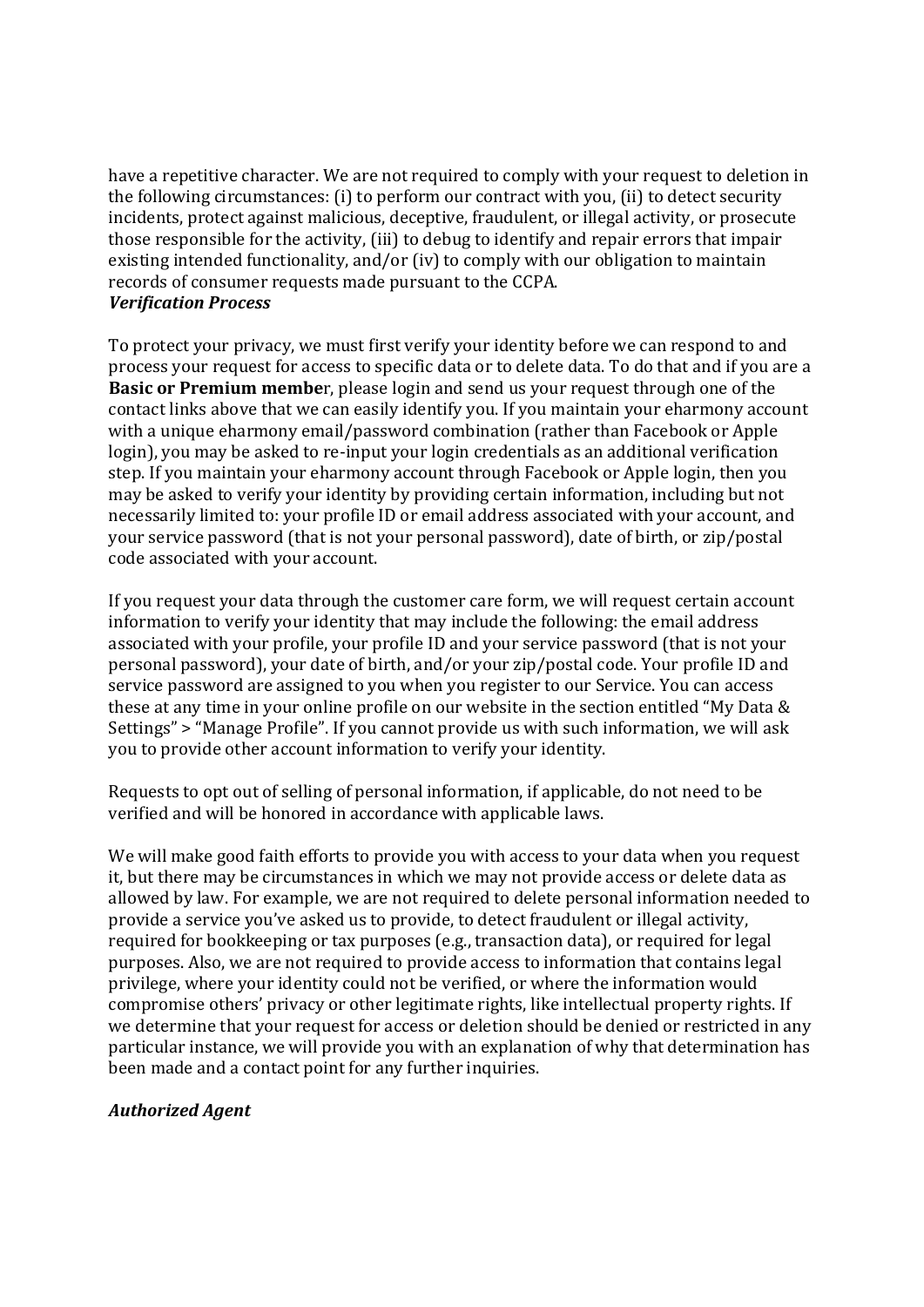If you wish to designate an authorized agent to make a request on your behalf, please let us know when you make your request. You can designate an authorized agent to make a request under the CCPA on your behalf if: (i) the authorized agent is a natural person or a business entity registered with the Secretary of State of California; and (ii) you sign a written declaration that you authorize the authorized agent to act on your behalf.

If you use an authorized agent to submit a request to exercise your right to know or your right to request deletion, please take the following steps:

- Mail your written declaration authorizing the authorized agent to act on your behalf, certified by a California notary public, to this address: eHarmony, Inc., P.O. Box 241810, Los Angeles, CA 90024, Attn: CCPA Request; and
- Provide any information we request as described above and/or in our response to verify your identity.

If you provide an authorized agent with power of attorney pursuant to Probate Code sections 4000 to 4465, it may not be necessary to perform these steps and we will respond to any request from such authorized agent in accordance with the CCPA.

#### Non-Member / Visitor

If you are a California consumer and a non-member/visitor of our services and you would like to exercise your right to know or your right to deletion: please note that we only collect, use, and disclose non-name identifying information. For this reason, we do not have a reasonable method by which we could verify your identity, or individually verify all the members of a household, to the degree of certainty required under CCPA. Therefore, we are not able to comply with your request.

To know the categories of personal information we collect about you, the categories of sources from which we collect the personal information, the business and commercial purposes for which we collect and disclose the personal information, and/or the categories of third parties with whom we share the personal information, please refer to the exhaustive list available here.

#### Data Retention

For Basic members: You can choose to remove the data in your profile at any time. You can also erase your profile data yourself by logging in to the eharmony website and starting the deletion process (see Data Deletion Request section). Otherwise, eharmony automatically erases personal profile data of Basic Members who are inactive for 24 months.

For Premium members: Your personal data will be stored for the duration of your Premium membership. However, we will erase your data at your request, provided that there is no statutory storage obligation that applies to that information. If your data is subject to a mandatory storage period, we will ensure that this information is isolated and stored until the expiration of the mandatory retention period. Once your Premium Membership is over, your Premium Membership will be converted into a Basic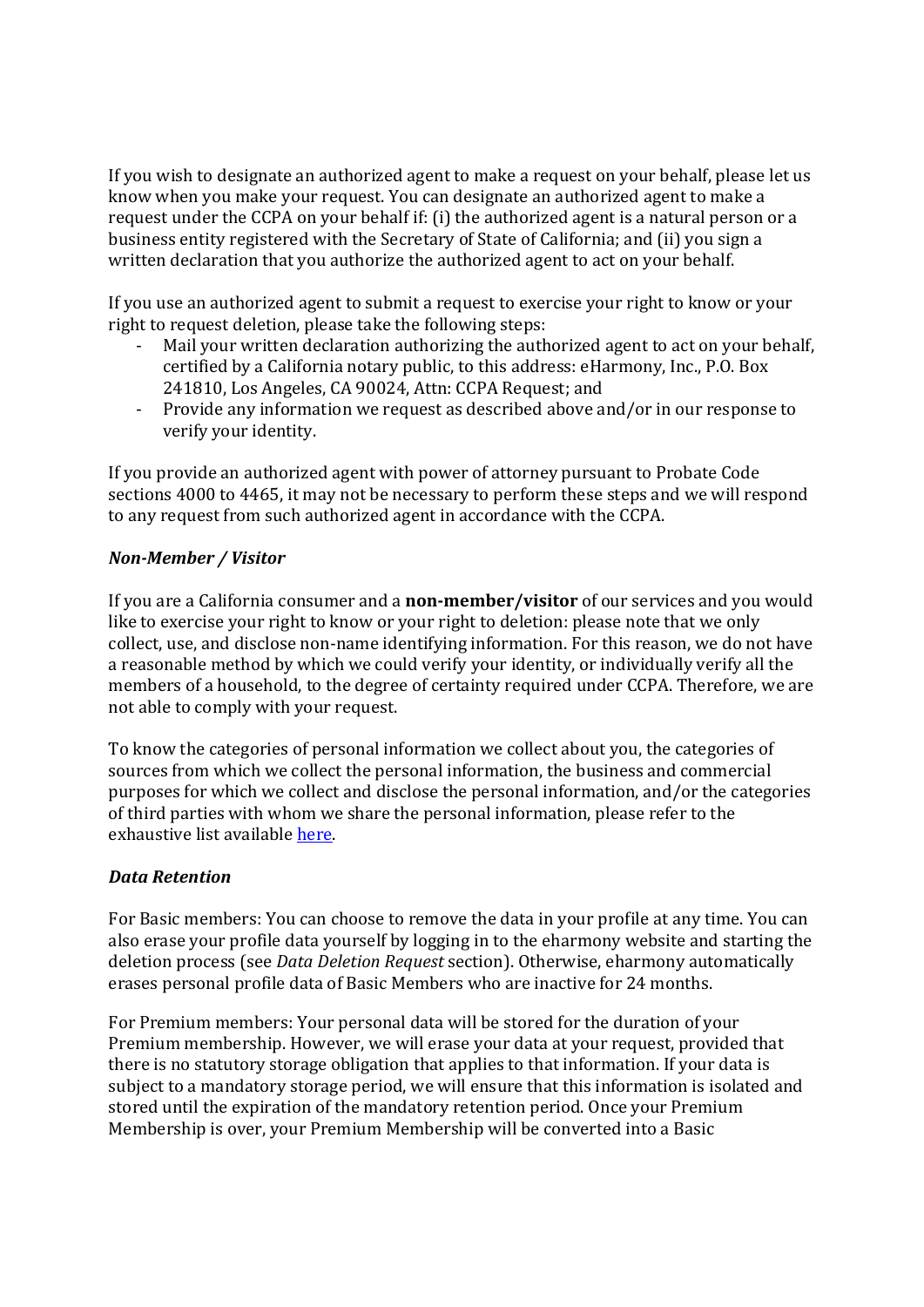Membership. In this case, the description above relating to the retention period of Basic member data will apply.

eharmony will also store any personal data which is required to demonstrate that eharmony has lawfully complied with valid requests under the CCPA for the required period.

#### Additional Information

Any access or deletion requests that can be processed by us will be done so within 45 days from the date we receive your request unless we notify you that an extension is required. In case of an extended completion period, we will process your request within 90 days from the date of your original request. If we are unable to satisfactorily verify your identity, we will not be able to process your request.

We will not discriminate against you if you choose to exercise any of your privacy rights under California law.

#### Disclosure of Personal Information, No Sale

We disclose, and have disclosed over the preceding 12 months, certain categories of California residents' personal information to the categories of third parties as shown in the table below.

We have not sold California residents' personal information over the preceding 12 months and will not do so. We have not and will not sell the personal information of minors under 16 years of age without affirmative authorization.

#### Right to Opt-Out of the Sale of Personal Information

California residents also have the right to request that we limit or stop the "selling" (a broad word used to also include some types of sharing) of their personal information under certain circumstances. However, we do not engage in selling personal information.

#### Categories of Personal Information, Collect, Use, and Disclose

Here is an exhaustive list of the categories of personal information we collect and have collected from California consumers within the past twelve months, the categories of sources from which that information is collected, the business or commercial purposes for which the information is collected, and the categories of third parties with whom eharmony shares personal information. Please note that these are categories of personal information as they are set forth under California law. We did not necessarily collect all specific pieces of personal information listed for any given person.